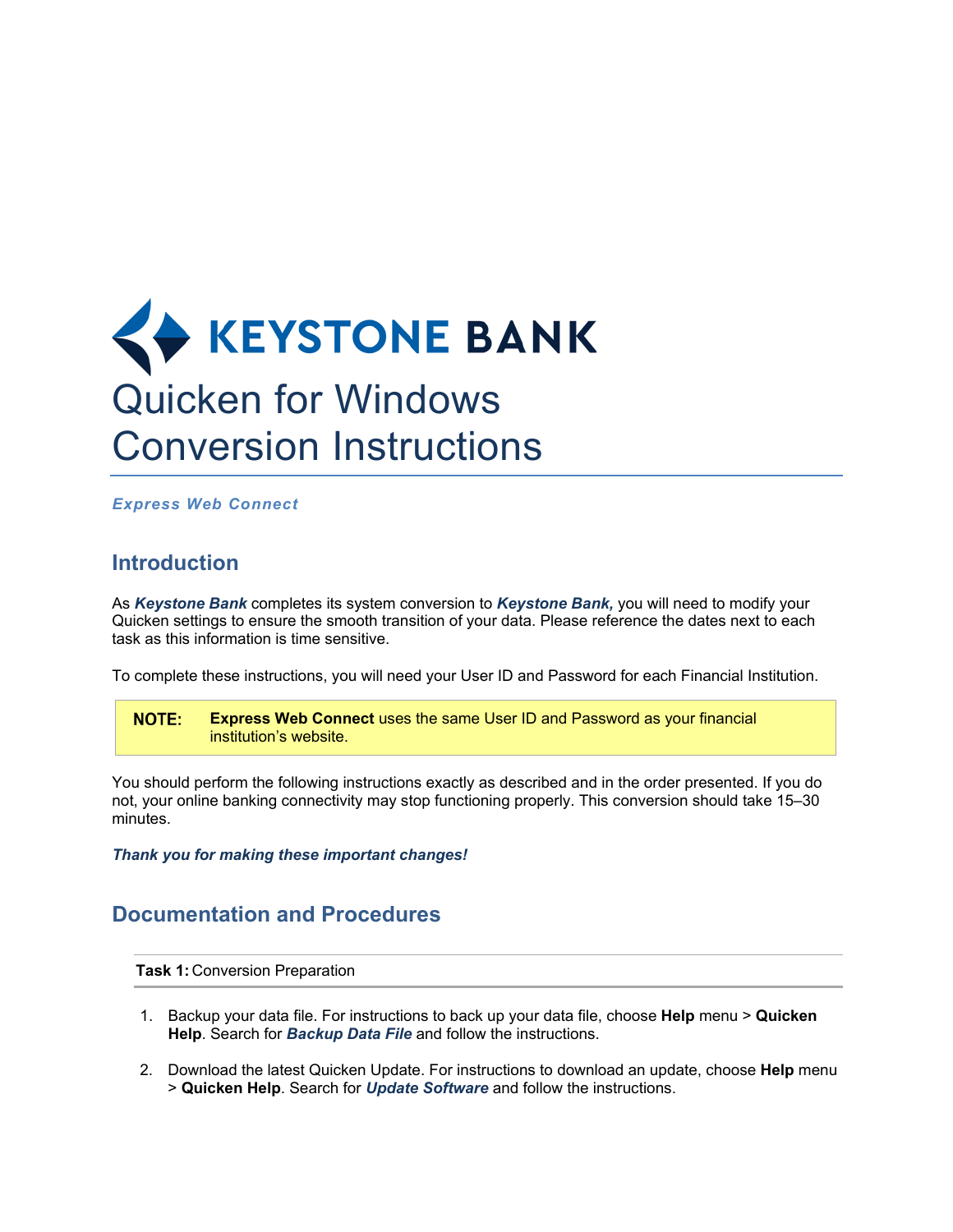**Task 2:** Connect to *Keystone Bank* for a final download before *5:00pm Central, Friday, July 12, 2019*

- 1. Choose **Tools** menu > **One Step Update**.
- 2. Depending on how you manage financial institution passwords, you may be prompted to enter your Vault password at this time or to enter individual passwords in the One Step Update dialog.
- 3. In the **One Step Update Settings** dialog, make sure all items are checked and click **Update Now**.
- 4. If new transactions were received from your connection, accept all new transactions into the appropriate registers.

**NOTE:** If you need assistance matching transactions, choose **Help menu > Quicken Help**. Search for **Matching Transactions** and follow the instructions.

**Task 3:** Disconnect Accounts at *Keystone Bank* on or after *5:00pm Central, Friday, July 12, 2019*

- 1. Choose **Tools** menu > **Account List**.
- 2. Click the **Edit** button of the account you want to deactivate.
- 3. In the **Account Details** dialog, click on the **Online Services** tab.
- 4. Click **Deactivate.** Follow the prompts to confirm the deactivation.
- 5. Click on the **General** tab.
- 6. Remove the financial institution name and account number. Click **OK** to close the window.
- 7. Repeat steps for each account to be disconnected.

**Task 4:** Reconnect Accounts to *Keystone Bank* on or after *9:00am Central, Monday, July 15, 2019*

- 1. Choose **Tools** menu > **Account List**.
- 2. Click the **Edit** button of the account you want to activate.
- 3. In the **Account Details** dialog, click the **Online Services** tab.
- 4. Click **Set up Now**.
- 5. Use **Advanced Setup** to activate your account.
- 6. Enter *Keystone Bank - New* in the search field, select the name in the list and click **Next**.
- 7. If presented with the Select Connection Method screen, select **Express Web Connect**.
- 8. Enter your **User ID** and **Password**. Click **Connect**.